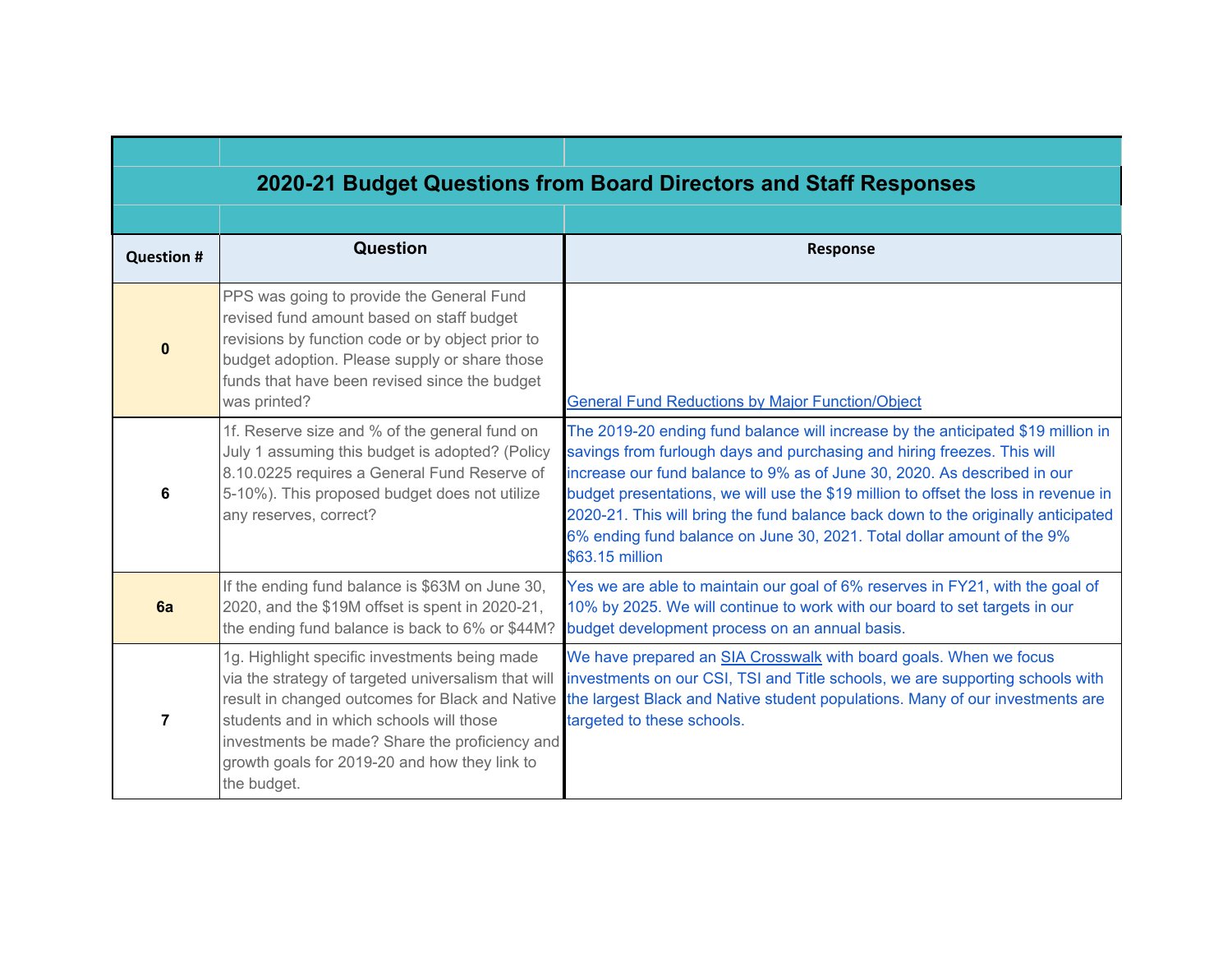| 7a              | Has the crosswalk been posted as we continue<br>to receive many questions about this?                                                                                                                                                                                                                                                                                                                                                                                             | All questions and answers are posted along with the links to the files. It can be<br>found under "2020-21 Budget Questions & Answers: Part II 06/09/20 - Revised<br>06/11/20" at this link https://www.pps.net/Domain/214                                                                                                                                                                                                                                             |
|-----------------|-----------------------------------------------------------------------------------------------------------------------------------------------------------------------------------------------------------------------------------------------------------------------------------------------------------------------------------------------------------------------------------------------------------------------------------------------------------------------------------|-----------------------------------------------------------------------------------------------------------------------------------------------------------------------------------------------------------------------------------------------------------------------------------------------------------------------------------------------------------------------------------------------------------------------------------------------------------------------|
| 17              | 2a. What funds and how much in the budget will<br>be earmarked to implement the health guidelines<br>related to Covid, including recommended face<br>coverings for students and staff; increased hand<br>sanitation; deep sanitation of buildings if there is<br>an outbreak in a specific building; extensive<br>building signage regarding the guidelines and<br>facilitating social distancing; voluntary<br>temperature checks and testing; All materials<br>translated; etc. | After we receive the information and expectations from ODE, we will plan<br>accordingly for our re-entry work. Currently we have held some funding in SSA<br>for the pandemic response needs. As soon as those are identified in<br>combination with the ODE guidelines, a budget will be developed. This has<br>been started in draft form at this time.                                                                                                             |
| 17a             | Now that ODE has issued its guidance, is that<br>enough? When will an updated budget be<br>married to a Return to School Buildings Plan?<br>See question 19 about transportation too.                                                                                                                                                                                                                                                                                             | We are working to develop our re-entry plans for the fall. We will bring forward a<br>draft plan mid-July to the board and community for input and feedback. Since<br>the governor has not set a date for the legislative budget conversation, we are<br>hesitant to set a date for an updated budget conversation with the board. We<br>will continue to keep the board and community apprised as we continue to<br>evolve under continually changing circumstances. |
| 27a             | 3a & 3b. Send Board and Superintendent B2A's<br>for 2021                                                                                                                                                                                                                                                                                                                                                                                                                          | <b>Board</b>                                                                                                                                                                                                                                                                                                                                                                                                                                                          |
| 27 <sub>b</sub> | 3a & 3b. Send Board and Superintendent B2A's<br>for 2021                                                                                                                                                                                                                                                                                                                                                                                                                          | Superintendent                                                                                                                                                                                                                                                                                                                                                                                                                                                        |
| 28              | 3c. Last year as part of the budget process, the<br>Board was told that all central office<br>non-represented employees would have an<br>annual evaluation. Has that - or will that --<br>occur?                                                                                                                                                                                                                                                                                  | Yes. The shift to annual evaluations is in effect. This year, evaluation deadlines<br>have been paused to account for emergency operations conditions where work<br>expectations and performance goals set prior to office and school closures<br>changed dramatically. Evaluations will resume when we begin re-entry.                                                                                                                                               |
| 28a             | Why aren't they being done remotely?<br>Operations are continuing.                                                                                                                                                                                                                                                                                                                                                                                                                | That was an option. It was the recommendation of the CHRO based on the<br>prioritization of emergency operations, the shift in planned performance goals<br>due to the pandemic, and setting conditions conducive to meaningful feedback,                                                                                                                                                                                                                             |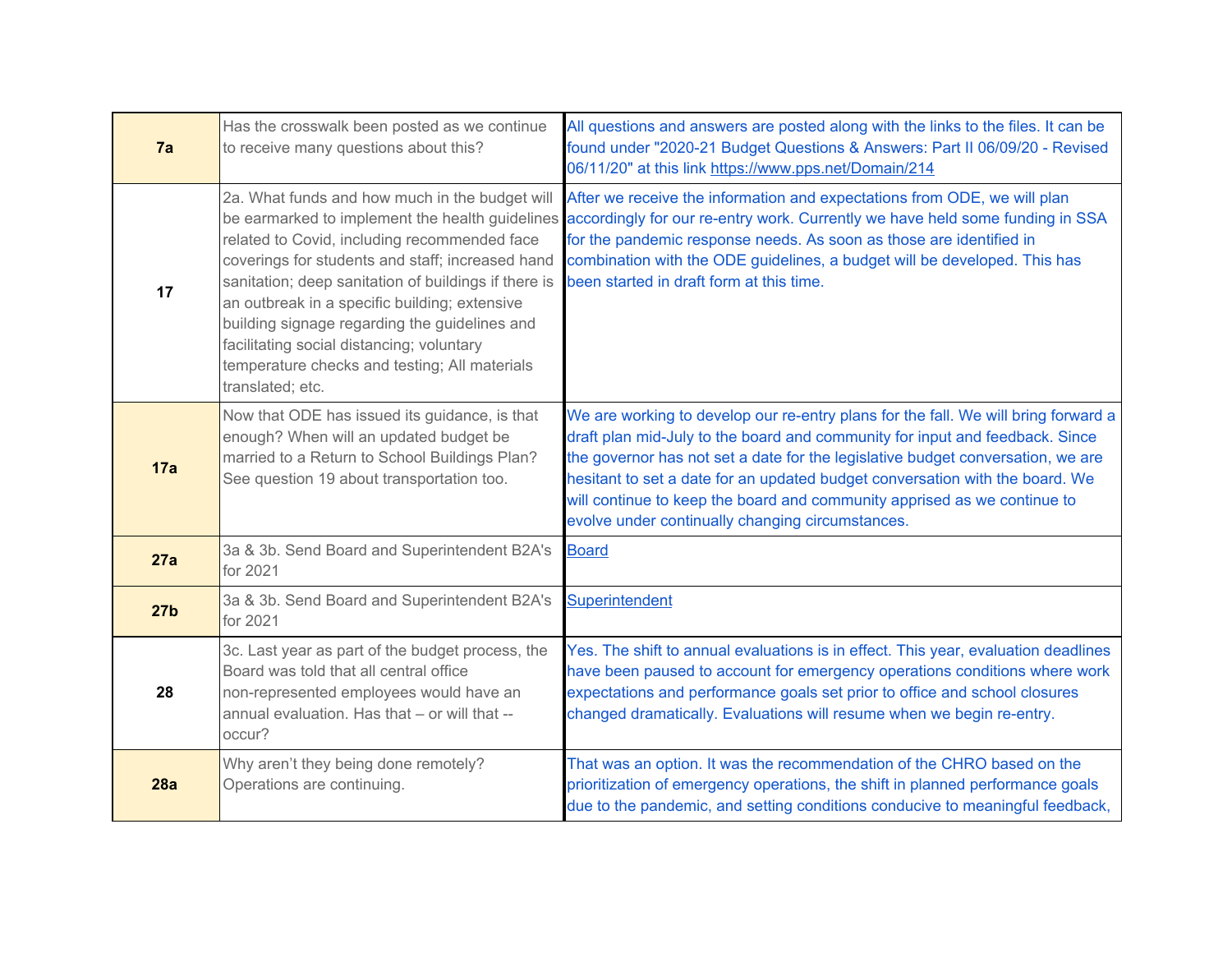|     |                                                                                                                                                                                                                                                                                                                                                                                                                                  | all weighed against a short delay, to extend evaluation deadlines.                                                                                                                                                                                                                                                                                                                                                                                                                                                                                    |
|-----|----------------------------------------------------------------------------------------------------------------------------------------------------------------------------------------------------------------------------------------------------------------------------------------------------------------------------------------------------------------------------------------------------------------------------------|-------------------------------------------------------------------------------------------------------------------------------------------------------------------------------------------------------------------------------------------------------------------------------------------------------------------------------------------------------------------------------------------------------------------------------------------------------------------------------------------------------------------------------------------------------|
| 29  | 3d. For the remainder of SY2019-20 there is a<br>travel freeze (not that anyone is going<br>anywhere), it appears that travel out of district<br>increases from \$743,000in SY2019-20 to<br>\$851,000 in SY2020-21; does this mean that the<br>travel freeze is not extending into SY 2020-21<br>and that there is no reduction to this object code<br>534200? (p. 90                                                            | There is no travel freeze in place for 2020-21 as a whole. This is in discussion,<br>and will continue to be monitored as we respond to the pandemic. Travel is also<br>part of the non-salary budget of many schools and departments. Professional<br>development is often tied to travel budgets. We will need to be flexible in our<br>budgeting for this next year. We may need to move travel budgets to offer<br>professional development using other methods.                                                                                  |
| 29a | Following our meeting where this issue was<br>raised, PPS announced a suspension of out of<br>district travel through Dec. 2020 and the budget<br>lowered to \$400,000. What criteria would be<br>used for the remainder of the 2020-21 and was<br>the board office travel budget reduced by 50%<br>as well?                                                                                                                     | Yes, our proposal to balance the budget includes an across the board 50%<br>reduction in travel including the Board office.                                                                                                                                                                                                                                                                                                                                                                                                                           |
| 30  | 3e. It appears that money is set aside in the<br>budget for COLAs and step increases (as<br>applicable) for central office, non-represented<br>employees. Share the number of employees in<br>the central office making more than \$100,000<br>and what the SY2020-21 cost would be of a<br>COLA and step increase? Those same<br>employees received a COLA and steps last year; Total: \$1.2 million<br>how much did that cost? | Central Office Non-rep for 2020-21: 216 FTE<br><b>Step: \$566K</b><br><b>COLA: 921K</b><br>Total: \$1.49 million<br>Central Iffice Non-rep for 2019-20: 158FTE<br><b>COLA: \$695K</b><br><b>Step: \$461K</b><br>Increase in FTE due to: 10 FTE in bond program gearing up for large high<br>school projects, 24 FTE were below \$100,000 in the prior year, SPP was down<br>to 2 employees and now staffed appropriately at 11 FTE, IT had contracted<br>positions moved to employees and positions moved from schools to IT for a<br>total of 11 FTE |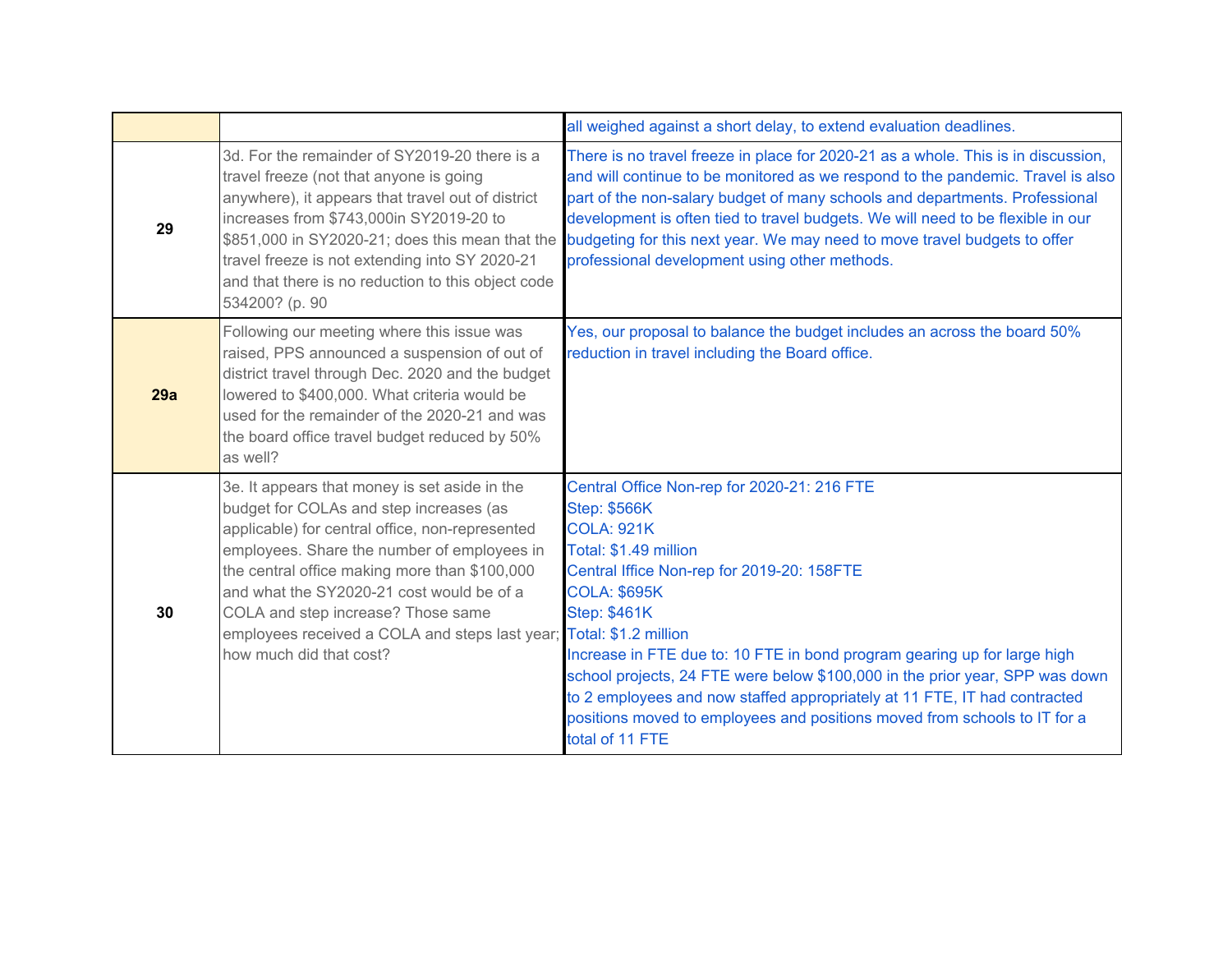| 32  | 3g. Are all the secretary of State audit<br>recommendations related to the budget<br>followed?                                                                                                                                                                                                          | RECOMMENDATION 5 Make its budget more clear and transparent to the<br>public, including staffing and spending by program over time, key performance<br>indicators, and analysis of key initiative outcomes.<br>Yes. The budget process is following the Government Finance Officers<br>Association best practices for school budgeting, and the budget document has<br>been submitted for and received the Meritorious Budget Award from the<br>Association of School Business Officials. Following these best practices for<br>process and reporting includes alignment of the budget to the district's strategic<br>plan and is tied to the district student outcome goals set by the board. |
|-----|---------------------------------------------------------------------------------------------------------------------------------------------------------------------------------------------------------------------------------------------------------------------------------------------------------|------------------------------------------------------------------------------------------------------------------------------------------------------------------------------------------------------------------------------------------------------------------------------------------------------------------------------------------------------------------------------------------------------------------------------------------------------------------------------------------------------------------------------------------------------------------------------------------------------------------------------------------------------------------------------------------------|
| 32a | What about recommendation 4?<br><b>RECOMMENDATION 4</b><br>Conduct regular and public peer benchmarking<br>to identify potential savings areas and spending<br>challenges. Identify peer districts using objective<br>criteria, such as enrollment, level of poverty, and<br>other demographic factors. | We have used comparison data using our Forecast 5 benchmarking tool to<br>compare our expenses with other districts in the state as we consider<br>investment and reductions. This has been in internal staff meetings. The<br>improvement that can be made is to bring these to a public meeting. Staff will<br>work to include this best practice in some of our financial presentations to the<br>board in the coming year.                                                                                                                                                                                                                                                                 |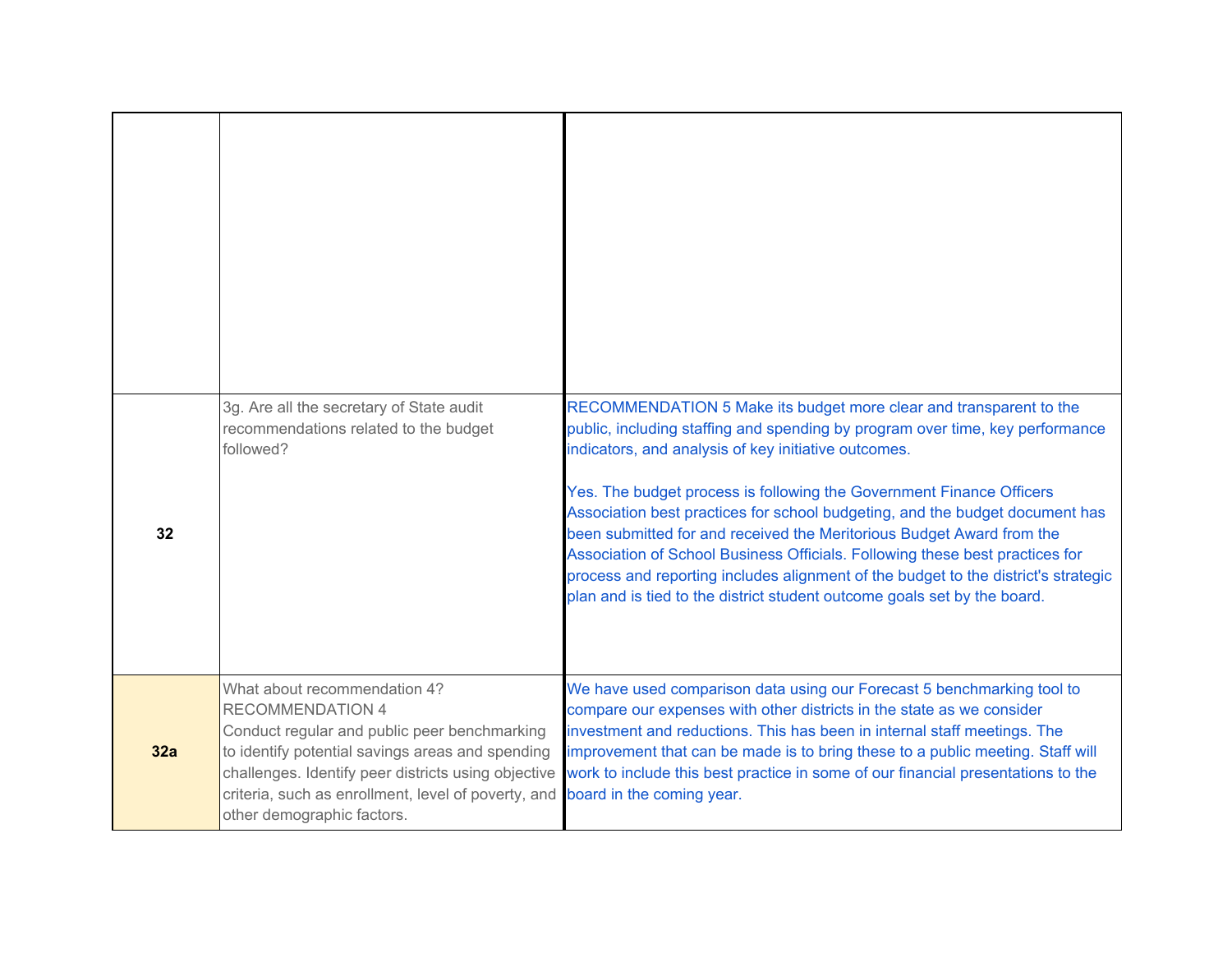|     | 4a. Provide Black employee data that was                                                            | June 9, 2020                                                                                                                                                    |    |                |             |           |       |           |       |           |
|-----|-----------------------------------------------------------------------------------------------------|-----------------------------------------------------------------------------------------------------------------------------------------------------------------|----|----------------|-------------|-----------|-------|-----------|-------|-----------|
|     | requested by email on May 13. Specific data                                                         |                                                                                                                                                                 |    | 2016-2017      |             | 2017-2018 |       | 2018-2019 |       | 2019-2020 |
|     | relating to the recruitment, hiring and retention of<br>Black employees. So that my request closely |                                                                                                                                                                 | Ħ  | %              | #           | %         | Ħ     | %         | #     | %         |
|     | tracks what we received for teachers. Here is the                                                   | <b>Black Principals</b>                                                                                                                                         | 8  | 9.30%          | 8           | 9.30%     | 8     | 9.30%     | 8     | 8.99%     |
|     | data that was requested for 2016-17, 2017-18,                                                       | <b>Black Assistant &amp; Vice</b>                                                                                                                               |    |                |             |           |       |           |       |           |
|     | 2018-19, 2019-20:                                                                                   | <b>Principals</b>                                                                                                                                               |    | 13 16.25%      |             | 12 25.38% |       | 12 14.46% |       | 14 15.73% |
|     | # and % of Black principals                                                                         | <b>Black Central Office</b>                                                                                                                                     |    |                |             |           |       |           |       |           |
|     | # and % of Black asst/vp principals<br># and % of Black central office employees below              | below area/senior<br>director level                                                                                                                             |    |                |             |           |       |           | 85    |           |
| 33  | the senior/area director level                                                                      | <b>Black Central Office</b>                                                                                                                                     | 79 | 8.85%          | 82          | 8.58%     |       | 91 9.28%  |       | 8.03%     |
|     | # and % of Black central office employees above                                                     | above area/senior                                                                                                                                               |    |                |             |           |       |           |       |           |
|     | the senior/area director level                                                                      | director level                                                                                                                                                  | 3  | 11%            | 4           | 14.81%    | 4     | 10.00%    | 5     | 11.90%    |
|     | # and % of Black employees overall at PPS                                                           | All Black Employees 558                                                                                                                                         |    | 7.34%          |             | 646 7.67% | 640   | 7.50%     |       | 625 7.59% |
|     |                                                                                                     |                                                                                                                                                                 |    |                |             |           |       |           |       |           |
|     |                                                                                                     |                                                                                                                                                                 |    | 2016-2017      |             | 2017-2018 |       | 2018-2019 |       | 2019-2020 |
|     |                                                                                                     |                                                                                                                                                                 | %  |                | %<br>%<br>% |           |       |           |       |           |
|     |                                                                                                     | All Black Students*                                                                                                                                             |    | 9.70%<br>9.30% |             |           | 8.90% |           | 8.70% |           |
|     |                                                                                                     |                                                                                                                                                                 |    |                |             |           |       |           |       |           |
|     | More Black leaders and educators are moving to                                                      | We can provide retention data; I don't have it at the ready this afternoon. I am                                                                                |    |                |             |           |       |           |       |           |
| 33a | other districts. This does not provide any insight<br>into retention. Provide that data.            | uncertain as to what "more Black leaders and educators are moving to other<br>districts" is referring to--more than other districts? More than other periods in |    |                |             |           |       |           |       |           |
|     |                                                                                                     | time? Please clarify so that we can provide responsive data.                                                                                                    |    |                |             |           |       |           |       |           |
|     | 4e. What specifically in the budget will ensure                                                     | There is not a separate allocation in the budget for recruiting for these two                                                                                   |    |                |             |           |       |           |       |           |
|     | that as counselors and social workers are hired                                                     | positions. However, both positions were targeted as high priority for recruiting                                                                                |    |                |             |           |       |           |       |           |
|     | that the new hires will reflect the diversity of the                                                | diverse candidates. Early results of those efforts yielded social worker and                                                                                    |    |                |             |           |       |           |       |           |
| 37  | district?                                                                                           | counselor conditional hire offers (letters of intent to hire pending the finalization                                                                           |    |                |             |           |       |           |       |           |
|     |                                                                                                     | of PAT internal round) with high rates of racial diversity: 8 of 15 accepted social                                                                             |    |                |             |           |       |           |       |           |
|     |                                                                                                     | worker offers were people of color; 4 of 11 successful counselor candidates<br>were people of color.                                                            |    |                |             |           |       |           |       |           |
| 37a | What percent of each are Black candidates?                                                          | [have requested this info and will follow up if we can get it today.]                                                                                           |    |                |             |           |       |           |       |           |
|     |                                                                                                     |                                                                                                                                                                 |    |                |             |           |       |           |       |           |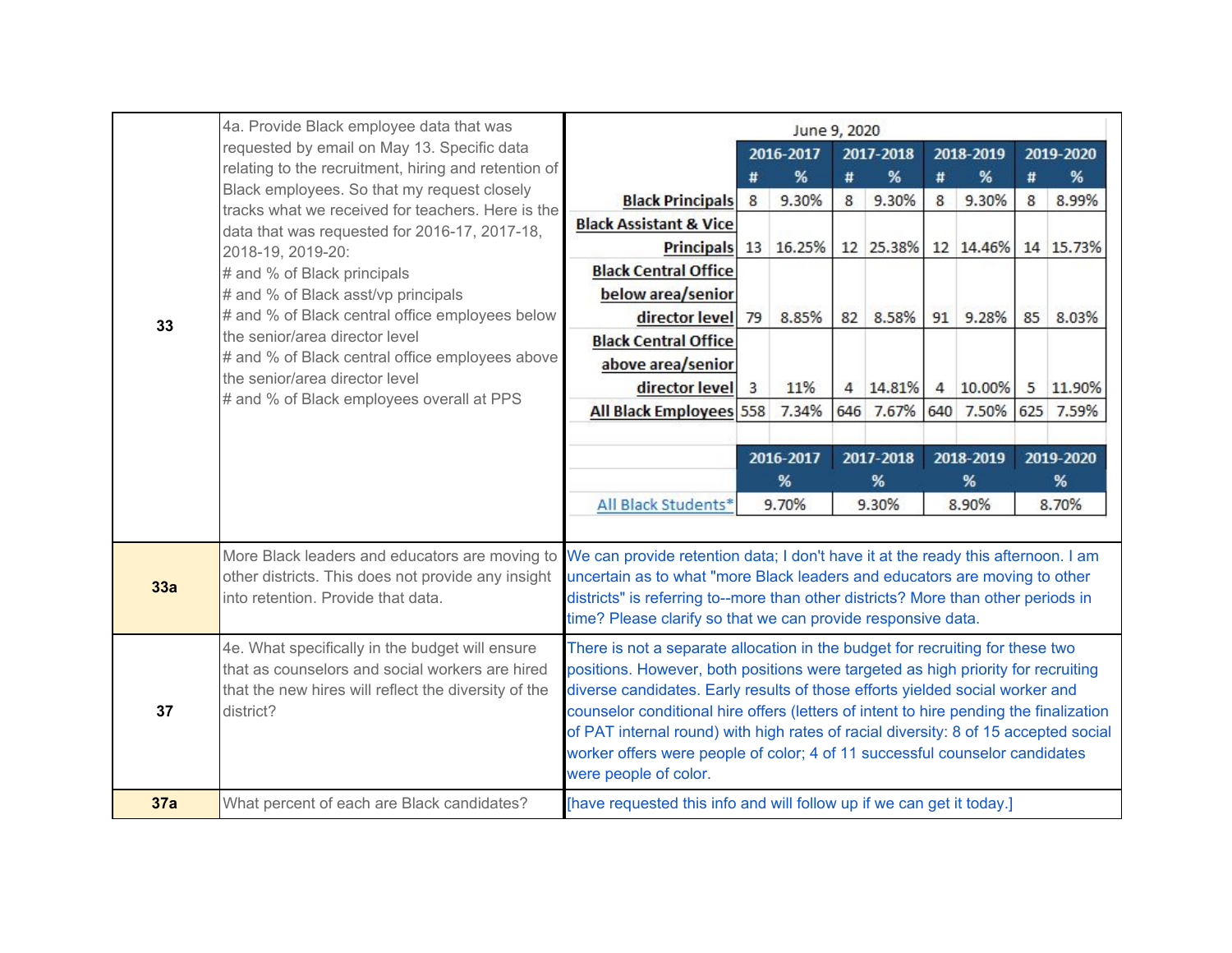| 39  | 5a. For SY2019-20, the Board allocated \$4M for<br>FTE for the underenrolled K8s so that there<br>would be less inequity between middle grade<br>students in these under-enrolled K-8s and<br>middle schools. Was that extended in<br>SY2020-21? If not, why not?                                                                                                                                                                                                                                                                                                                                                              | It was extended to SY2020-21, but is being funded by SIA.                                                                                                                                                                                                                                                                                                                                                                                                                                                                                                                                                                                                                                                                                                                                                                               |
|-----|--------------------------------------------------------------------------------------------------------------------------------------------------------------------------------------------------------------------------------------------------------------------------------------------------------------------------------------------------------------------------------------------------------------------------------------------------------------------------------------------------------------------------------------------------------------------------------------------------------------------------------|-----------------------------------------------------------------------------------------------------------------------------------------------------------------------------------------------------------------------------------------------------------------------------------------------------------------------------------------------------------------------------------------------------------------------------------------------------------------------------------------------------------------------------------------------------------------------------------------------------------------------------------------------------------------------------------------------------------------------------------------------------------------------------------------------------------------------------------------|
| 39a | Why was it shifted from the base PPS budget to<br>SIA. Seems like a supplanting.                                                                                                                                                                                                                                                                                                                                                                                                                                                                                                                                               | This is an allowable use under SIA and an opportunity to continue to support<br>the middle grade electives. Funding these FTE from SIA freed up general fund<br>FTE that can be used for the needs that arise in the Fall. Since this is an add<br>above the Core staffing requirements for the middle grades, it is not<br>supplanting.                                                                                                                                                                                                                                                                                                                                                                                                                                                                                                |
| 41  | 6a. Why the disproportionate cut in PE teachers<br>and the 1/3 reduction in PE, especially when<br>PPS is also noting it is claiming it is making a<br>"refresh in the PE curriculum"? Also on page 29,<br>PPS said that they used an "equitable formula"<br>that did not overly burden nor benefit single<br>student groups, schools or departments? Did<br>PPS use a RESJ lens when considering this<br>cut? Healthy, active kids learn better, it's the<br>"thing" for some kids (like art/music for others)<br>and many underserved students less likely to<br>have access to clubs and fee-based sports or<br>activities. | The initial proposal was to reduce by 21.5 FTE. We were able to restore PE to<br>3X per week for all CSI, TSI, and Title Schools so the new reduction is 13.2<br>FTE. We agree that healthy, active children learn better and with the fact that<br>many underserved students don't have access to clubs and fee-based sports<br>programs, which is why we prioritized this group of schools when restoring PE<br>minutes. There were many scenarios modeled to get to our \$5 million target,<br>and we prioritized the following: maintaining class sizes at all grades except for<br>K-2 in which we wanted to reduce and hold harmless CSI/TSI/Title schools as<br>these schools are where our most significant populations of underserved<br>students attend. Arts cuts for K-5 were not possible due to the funding<br>mechanism. |
| 41a | Why were Adaptive PE teacher cuts categorized<br>also counted as Central Office cuts?                                                                                                                                                                                                                                                                                                                                                                                                                                                                                                                                          | PPS has multiple departments that are considered Centrally Allocated<br>as Central Office cuts? Were the other sped cuts Resources (ie. bus drivers, custodians, nutrition services, SPED, ESL) these<br>are in direct support of our students but are managed under the direction of the<br>central office in partnership with the schools. After the discussion this spring, we<br>will look at reporting centrally allocated school staffing with a 1000 instruction<br>function under a school heading in the future.                                                                                                                                                                                                                                                                                                               |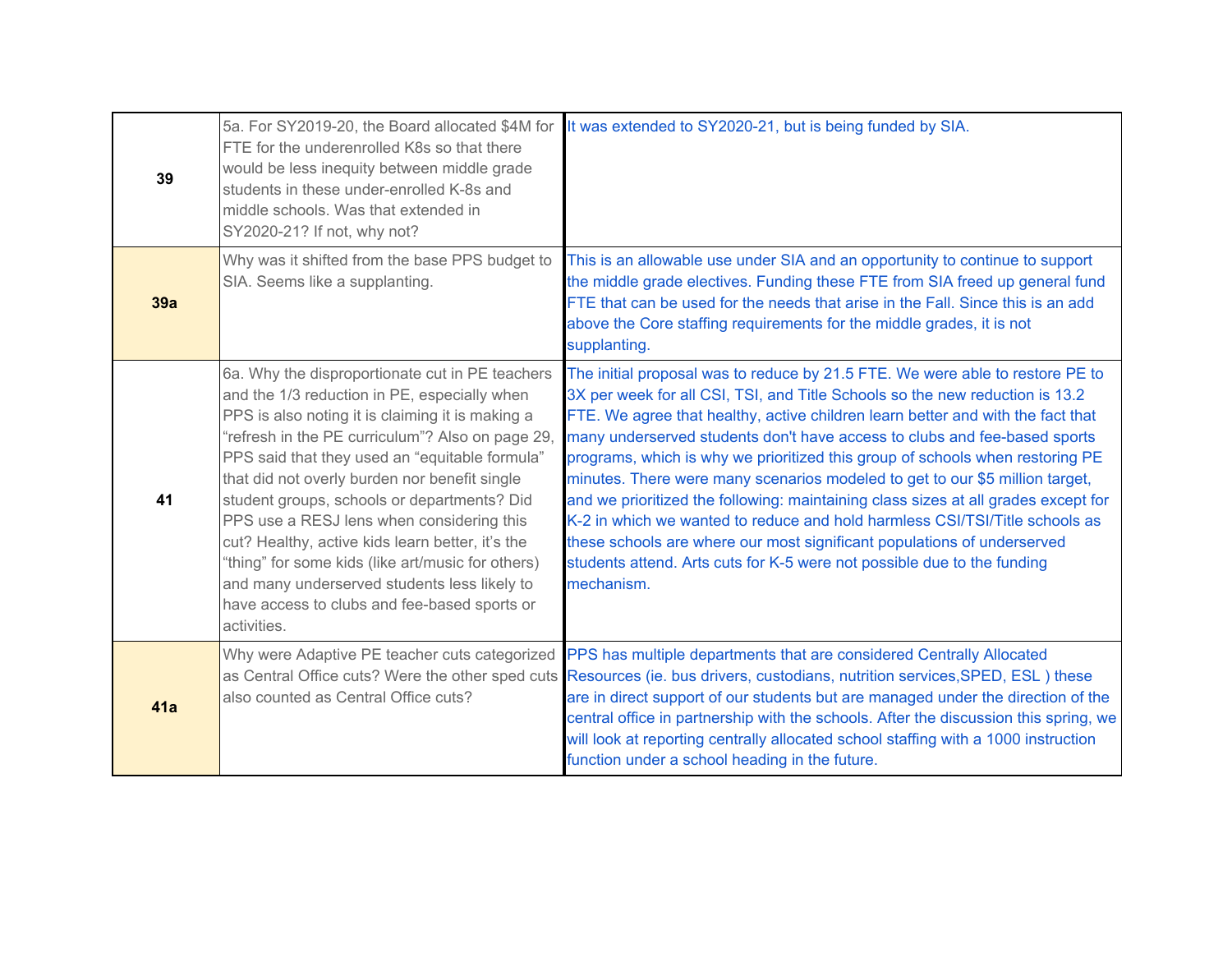| 50  | 8b. School Foundation funding of school staff<br>positions: Please provide the list of staff<br>positions by school that are being paid for by<br>school foundation dollars. (Request to have the<br>final list in August.)                                                                                                                                                                                                                                                                                                                                                                                                                         | As staffing is being redone, we will need to send this later in the fall.                                                                                                                                                                                                                                                                                                                                                                                                                                                                                                                                                                                                                                                                                                                                                                                                                                                                                                                                                                                                                                                                                                                                                                                                                                                                                                                                                                                                                                                          |  |  |  |
|-----|-----------------------------------------------------------------------------------------------------------------------------------------------------------------------------------------------------------------------------------------------------------------------------------------------------------------------------------------------------------------------------------------------------------------------------------------------------------------------------------------------------------------------------------------------------------------------------------------------------------------------------------------------------|------------------------------------------------------------------------------------------------------------------------------------------------------------------------------------------------------------------------------------------------------------------------------------------------------------------------------------------------------------------------------------------------------------------------------------------------------------------------------------------------------------------------------------------------------------------------------------------------------------------------------------------------------------------------------------------------------------------------------------------------------------------------------------------------------------------------------------------------------------------------------------------------------------------------------------------------------------------------------------------------------------------------------------------------------------------------------------------------------------------------------------------------------------------------------------------------------------------------------------------------------------------------------------------------------------------------------------------------------------------------------------------------------------------------------------------------------------------------------------------------------------------------------------|--|--|--|
| 50a | Would like this information prior to the start of<br>school.                                                                                                                                                                                                                                                                                                                                                                                                                                                                                                                                                                                        | We will be able to deliver this information after staffing has completed. Should<br>be available in September.                                                                                                                                                                                                                                                                                                                                                                                                                                                                                                                                                                                                                                                                                                                                                                                                                                                                                                                                                                                                                                                                                                                                                                                                                                                                                                                                                                                                                     |  |  |  |
| 51  | 8c. Provide the information about the Fund for<br>Portland Schools that was requested on May 25.                                                                                                                                                                                                                                                                                                                                                                                                                                                                                                                                                    | The Fund for PPS is an independent nonprofit organization. As it's first fiscal<br>year comes to an end, we look forward to sharing a full update to the School<br>Board about the impact The Fund for PPS has had on our school community.                                                                                                                                                                                                                                                                                                                                                                                                                                                                                                                                                                                                                                                                                                                                                                                                                                                                                                                                                                                                                                                                                                                                                                                                                                                                                        |  |  |  |
| 51a | I've added the questions below:<br>the fact that I continue to get questions from<br>parents about the Fund, I am interested in some<br>information about the Fund for Portland Schools.<br>Can you provide the following information:<br>1. Any salaries or expense reimbursements<br>(amount/to whom).<br>2. Fiscal year ends in June, come? This fiscal<br>year's income statement/expenditures to date.<br>3. Administrative expenditure detail, this year to<br>date (anything that is not grants to schools)?<br>4. Has the Fund filed a 990?<br>5. What staff provides support for the Fund and<br>the amount of time in terms of % amounts? | The Fiscal Year ends June 2020. As a nonprofit institution, The Fund for PPS<br>Given the 1/3 funding from Portland Schools and will make public its financials, and other information available to the public in a<br>timely and responsible manner. Because we are committed to full transparency<br>and accountability, The Fund for PPS will pursue Guide Star's Gold Seal of<br>Transparency in its second year of existence, which will make public audited<br>financial statements and information about Revenue, Expenses, Assets and<br>Liabilities.<br>As stated in the Operating Agreement, The Fund for PPS does not pay salaries<br>of any employees and the PPS staff that supports The Fund for PPS functions<br>do not have any financial gain. Similarly, as of June 23, The Fund for PPS has<br>not reimbursed staff any dollar amount. Reimbursements that come out of The<br>Fund for PPS to date have been to parent leaders operating local school<br>foundations. This is a practice The Fund for PPS inherited and are part of the<br>management issues The Fund for PPS in coordination with PPS staff is looking<br>to refine.<br>The Fiscal Year ends in June 2020. In following IRS guidelines, The Fund for<br>PPS will file its 990 on or before November 15. The reason the date of<br>November 15: The IRS' deadline is on the 15th day of the 5th month following<br>the end of the organization's taxable year.<br>As stated in the Operating Agreement, The Fund will reimburse PPS the cost of |  |  |  |